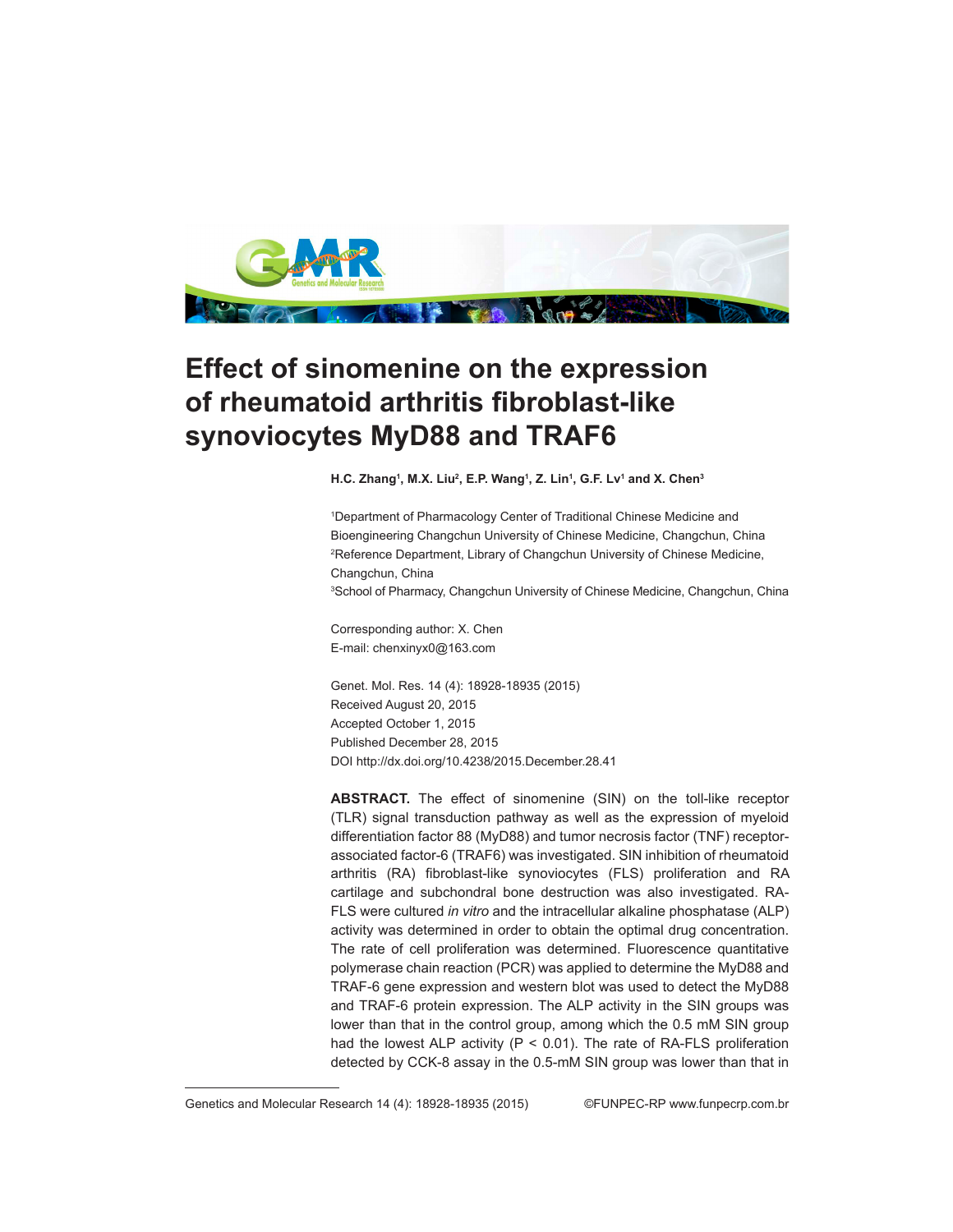Effect of sinomenine on MyD88 and TRAF6 expression **18929**

the control group (P < 0.01) and was the highest 4 days after SIN induction. Gene and protein expression of MyD88 and TRAF-6 were downregulated significantly in the 0.5-mM SIN group compared to that in the control group (P < 0.01). SIN effectively inhibited MyD88 and TRAF-6 expression in RA-FLS, which may be one of the important molecular mechanisms involved in RA treatment and prevention of cartilage and subchondral bone destruction.

**Key words:** Tumor necrosis factor receptor associated factor-6; Sinomenine; Rheumatoid arthritis; Fibroblast-like synoviocytes; Myeloid differentiation factor 88

# **INTRODUCTION**

Rheumatoid arthritis (RA) is an autoimmune and chronic disease of unknown etiology characterized by symmetric, multi-joint synovitis and joint structure destruction (Sandoo et al., 2011). With the development of immune genetics research, it has been found that innate immunity plays a significant role in the pathogenesis and progression of RA (Hoffmann et al., 1999). The toll-like receptor (TLR) signal transduction pathway is the classical pathway mediating innate immunity (Kaishoand Akira, 2006). For most TLR pathways, tumor necrosis factor (TNF) receptorassociated factor-6 (TRAF6) can be activated via MyD88, the most important adaptor protein in the TLR signal pathway. Phosphorylated TRAF6 can induce transforming growth factor-activated kinase-1 (TAK1) to activate the downstream NF-/kB signal pathway so as to induce inflammatory cytokine expressions (Huang et al., 2012). For instance, deletions of TRAF6 result in defects in TLR signals, inhibition of nuclear factor (NF)-kB activation, and decreased production of inflammatory cytokines (Potter et al., 2007). The inflammatory cells release the induced degradation enzymes of pro-inflammatory cytokines and chemokines and induce the activation of osteoclasts, leading to destruction of the bone and cartilage (Shiozawa et al., 2011). Sinomenine (SIN) is an alkaloid monomer with multiple pharmacological effects such as immune inhibition, anti-inflammation, and analgesic action, which is extracted from the traditional Chinese medicine Caulis Sinomenii (Wangand Li, 2011). There is limited research on the inhibitory effect of SIN on RA-FLS MyD88 and TRAF6 expression. In this experiment, RA-FLS was processed using SIN to investigate its inhibitory effect on RA-FLS MyD88 and TRAF6 gene and protein expression, which may be one of the important molecular mechanisms of SIN inhibition of RA-FLS proliferation and RA-induced cartilage and subchondral bone destruction, resulting in joint deformity and stiffness.

# **MATERIAL AND METHODS**

# **Cell strain, main reagent, and instrument**

FLS were obtained from articular capsule disposals of RA patients (clinical diagnosis in line with 2009 American College of Rheumatology Standards) who underwent minimally invasive surgery on the limb joint in the past two years (conforming to the ethical requirements of the experimental specimens), which were provided by the Department of Orthopedics of the Affiliated Hospital of Jilin University. Sinomenine (purity >98%) was purchased from Chengdu Chroma-Biotechnology Co. Ltd.; fetal bovine serum (FBS) from Thermo company (USA); DMEM

Genetics and Molecular Research 14 (4): 18928-18935 (2015) ©FUNPEC-RP www.funpecrp.com.br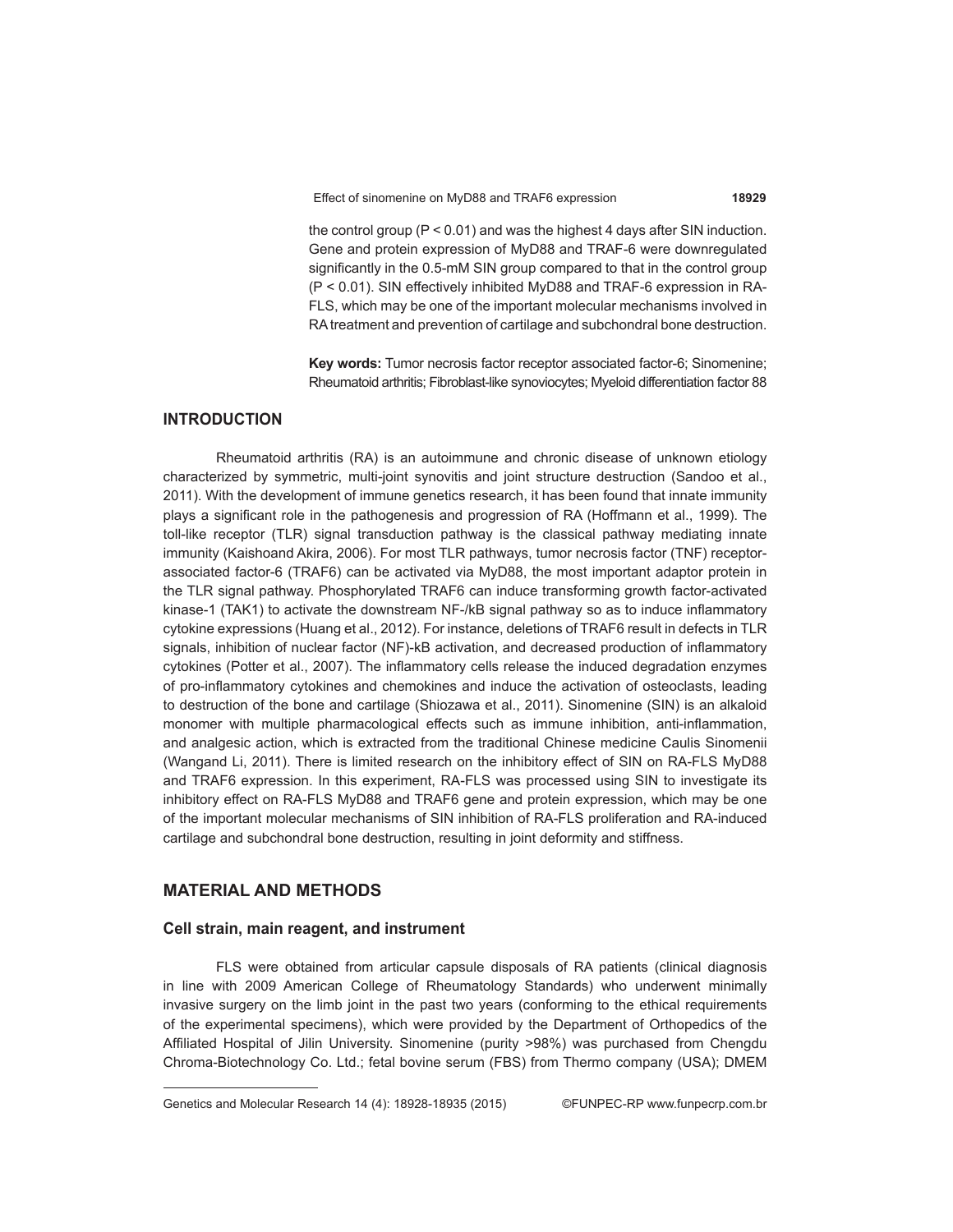#### H.C. Zhang et al. **18930**

(Dulbecco's Modified Eagle Medium) from Gibco (USA); the alkaline phosphatase (ALP), CCK-8 cell proliferation-toxicity assay kit, RNA-OUT total RNA extraction kit, total protein quantitative assay kit (BCA), and radio immunoprecipitation assay (RIPA) cell lysates were from Nanjing Jiancheng Biological Engineering Institute; rabbit anti-human MyD88, TRAF-6, and mouse anti-human betaactin monoclonal antibody werefrom Santa Cruz (USA); goat anti-rabbit secondary antibody was from Bioworld Technology Corporation;  $CO_2$  incubator was from ESCO (Singapore); Model 550 Elisa was from BLO-RAD (USA); the ABI7500PCR amplification instrument was from Biometra (Germany); the vertical slab electrophoresis unit Mini-Protein III was from BIO-RAD (USA); the Model DYY40B trans-Blotting electrophoresis groove was from Beijing Liuyi Instrument Factory; and the Chemi Imager 5500 gel electrophoresis imaging analysis system was from Alphainno-tech Chemi Imager (USA).

## **Sinomenine solution formulation**

Raw sinomenine powder (molecular weight 401.44 g/mol) was weighed on an electronic balance instrument and then dissolved in DMEM to formulate 10 mL at a concentration of 1 M. The solution was preserved under sterile conditions after filtration with a 0.22-um millipore filter.

## **Primary culture of RA-FLS cells**

Several small pieces were taken from the articular capsule tissues of RA patients who underwent minimally invasive surgery of the limb joint, placed in DMEM containing 20% FBS,and incubated with 5% CO<sub>2</sub> at 37°C. The culture liquid was renewed once every 2-3 days based on the cell growth. After reaching 90% confluence, cells were passaged using 0.25% trypsin. The culture medium was replaced with DMEM containing 10% FBS and changed once every 2 days. Cells at passage 3 were used for the experiment.

# **Cell grouping and drug delivery**

The logarithmically growing RA-FLS were randomly divided into two groups: the control group, cultured in DMEM with 10% FBS and thedrug group, cultured in DMEM with 10% fetal bovine serum and SIN.

# **ALP activity assay**

ALP, an indicator of the metabolism of living cells, has multiple enzyme-catalyzed reactions in organisms and maintains normal life activities. Through detection of the ATP content, the number, state, and proliferation of cells can be detected. Cells were seeded at a density of 1 x 104 /mL on a 96-well plate. When cells reached confluence, the culture medium was replaced with the SIN medium. SIN medium with final concentrations of 0.125, 0.25, 0.5, and 1 mM was added to the drug group.The culture medium was added to the control group. The SIN culture medium was changed once every 2 days. After 4-day induction culture, the culture medium was discarded. Then, the ALP activity of the cells was tested using the ALP assay kit to identify the lowest ALP activity as the optimal SIN concentration, which was adopted in the subsequent experiments.

Genetics and Molecular Research 14 (4): 18928-18935 (2015) ©FUNPEC-RP www.funpecrp.com.br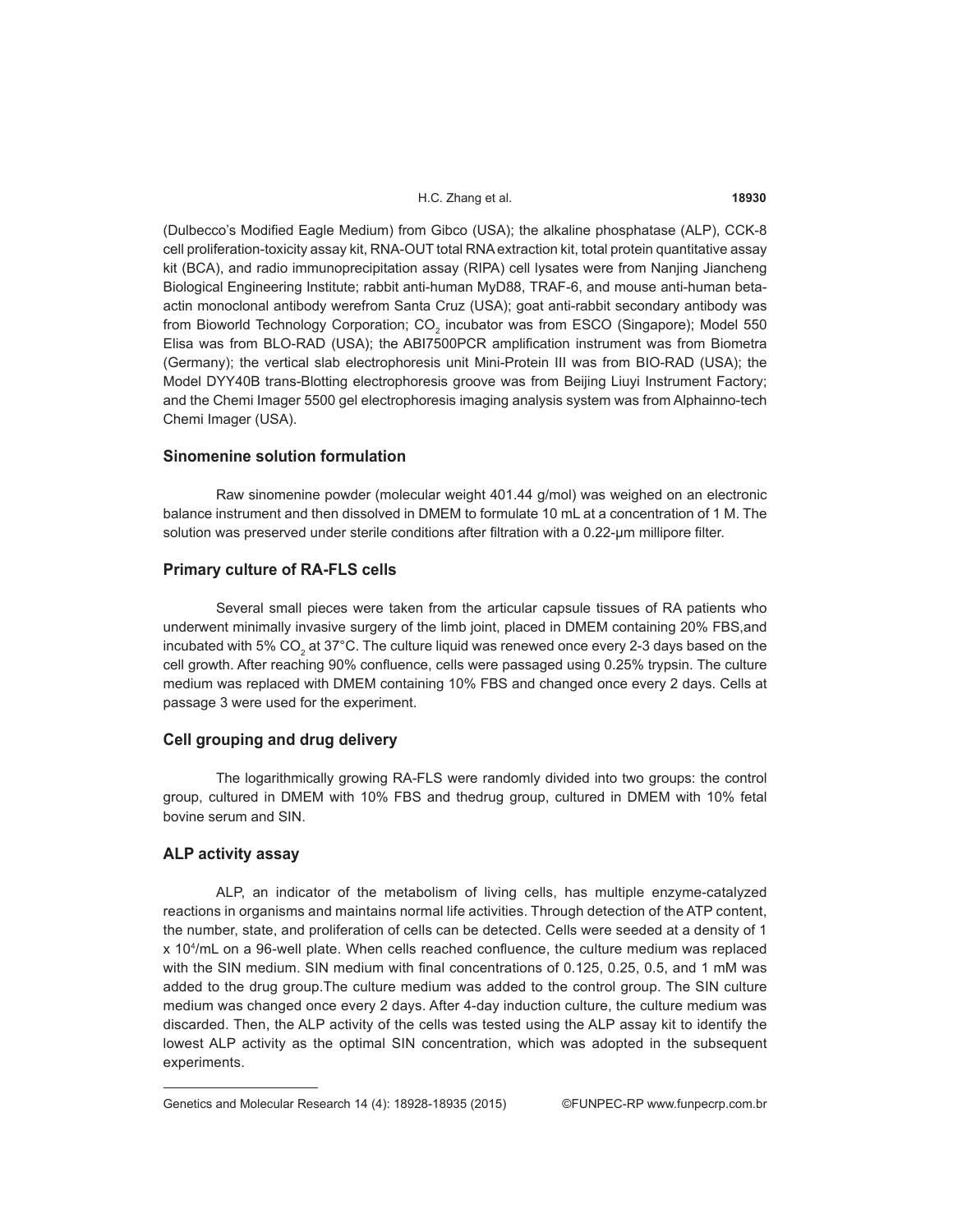# **Detection of the cell proliferation rate using CCK-8 assay**

The passage 3 RA-FLS were selected and seeded at a density of 1 x 10<sup>4</sup>/mL on a 6-well plate with 100 μL medium. Using a total of 60 wells, the control group and 0.5-mM SIN groups were seeded in 5-well increments. The plate was placed in a culture incubator containing 5%  $CO_2$  at 37°C, and 5 wells from each group were taken every 24 h for proliferation detection after cell attachment. During detection, the culture medium was removed from the well, and 100 μL of DMEM (excluding FBS) and 10 μL of CCK-8 were added to each well. After incubation for 2 h, light absorbance at a wavelength of 450 nm was detected using an enzyme-linked immunosorbent assay (ELISA) and was converted to the cell proliferation rate.

# **Fluorescence quantitative PCR**

The RA-FLS and 0.5 mM SIN-processed RA-FLS were collected four days after culture induction at a density of 1 x 10<sup>5</sup>/mL. The total RNA was extracted using RNA-OUT and reverse transcribed. Using GAPDH as the reference gene, MyD88 and TRAF-6 mRNA expression were detected using fluorescence quantitative PCR. The PCR reaction conditions included denaturation at 94 $^{\circ}$ C (94 $^{\circ}$ C, 30 s; 60 $^{\circ}$ C, 30 s; 72 $^{\circ}$ C, 30 s) for 5 min for 55 cycles and extension at 72 $^{\circ}$ C for 5 min. Primers were obtained from Gene Bank and designed using Prime 5.0 software, which was synthesized by Takara Biotechnology (Dalian) Co., Ltd. The upstream MyD88 primer was 5'-ATA GGC ACC AGC ATG CAC-3', the downstream primer was 5'-TAG GGT CCT TAC CAG GTA-3', and the amplified product length was 181bp. The upstream TRAF-6 primer was 5'-AGC CAC AAT CCC ATG-3', the downstream primer was 5'-GTC ACG GAA AGG CGC-3', and the amplified product length was 224 bp. The upstream GAPDH primer was ATG 5'-CTC ACC ACA GTC CAT GC-3', the downstream primer was 5'-CAC ATT GGG GGT AGG AAC AC-3', and the amplified product length was 201bp. Using the threshold cycle (CT) value automatically calculated by the computer, the relative expression level of MyD88 and TRAF-6 mRNA were calculated using the 2-∆∆Ct method.

# **Western blotting analysis**

The RA-FLS and 0.5 mM SIN-processed RA-FLS were washed twice with PBS 4 days after culture induction at a density of 1 x 105 /mL. After the addition of RIPA lysis buffer, the cells were placed on ice for 15 min. Then, the lysis buffer was collected and stored at -20°C. After three repeated freeze-thaw cycles of the pyrolysis products, centrifugation was performed at 12,000 rpm for 30 min. The protein was quantified according to the BCA-200 Protein Quantitative Kit manual. Sixty micrograms of protein was taken and separatedusing SDS-PAGE gel electrophoresis and then transferred to a PVDF membrane to be sealed with blocking buffer. Rabbit anti-human MyD88 and TRAF-6 antibodies were added at a concentration of 1:200. After being stored overnight at 4°C, the membrane was washed three times with TBSTfor 15 min per wash. After addition of peroxidaselabeled goat anti-rabbit secondary antibody (1:1000), the membrane was stored at 25°C in the dark for 2 h for color rendering. β-actin protein was also detected. The protein expression level = specific protein gray value/β-actin protein gray value.

# **Statistical analysis**

SPSS 13.0 statistical software was employed for data analysis. The ALP activity, cell

Genetics and Molecular Research 14 (4): 18928-18935 (2015) ©FUNPEC-RP www.funpecrp.com.br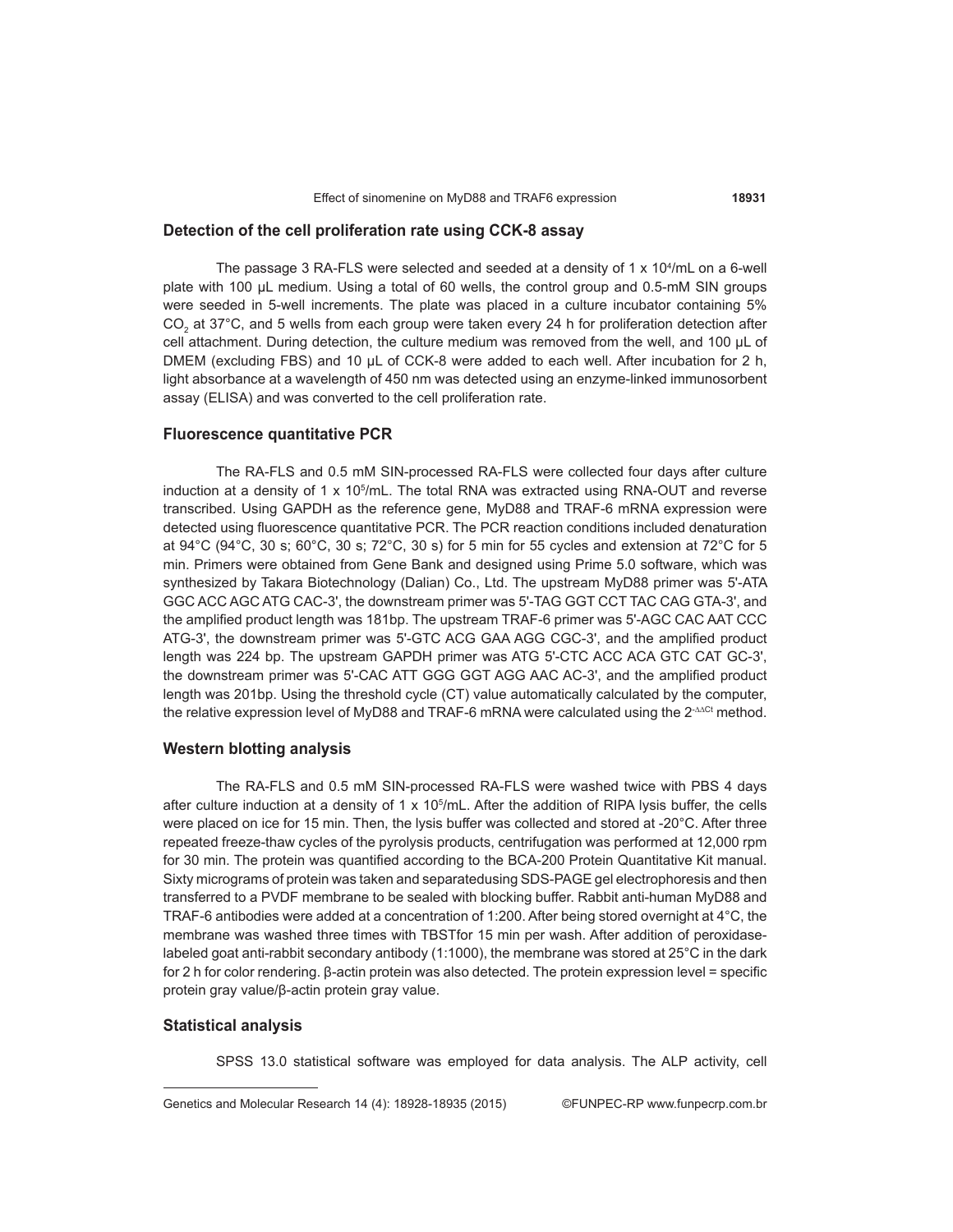#### H.C. Zhang et al. **18932**

proliferation, and MyD88 and TRAF-6 protein expression levels are presented as means ± SD. One-way analysis of variance was utilized to compare the mean among multiple groups.

# **RESULTS**

# **ALP activity of SIN-processed RA-FLS**

The ALP activity detected 4 days after culture induction of RA-FLS in each SIN group (drug concentration: 0.125, 0.25, 0.5, and 1 mM) was  $3.286 \pm 0.180$ ,  $3.102 \pm 0.127$ ,  $2.716 \pm 0.097$ and 2.94  $\pm$  0.126, respectively, which were lower than that in the control group (P < 0.05). Among all the groups, the 0.5-mM SIN group had the lowest ALP activity compared with the control group  $(3.875 \pm 0.106)$  (P < 0.01). Therefore, a SIN concentration of 0.5 mM was utilized in the subsequent experiments.

## **Efficacy of SIN on the RA-FLS proliferation rate at different time points**

The cell proliferation rates of RA-FLS and 0.5 mM SIN-processed RA-FLS were detected using the CCK-8 assay. Substantial inhibitory effects on cell growth were observed in the 0.5-mM SIN group compared with that in the control group. The differences in growth speed appeared 24 h after cell attachment and became apparent afterwards. On day 4, the RA-FLS cell proliferation in the control group and SIN group reached the highest level and then entered a plateau phase (Table 1).

| <b>Table 1.</b> Proliferation rates of fibroblast-like synoviocytes in control group and SIN group ( $N = 6$ , mean $\pm$ SD, n/%). |                                   |                                    |                                     |                                     |                                    |  |
|-------------------------------------------------------------------------------------------------------------------------------------|-----------------------------------|------------------------------------|-------------------------------------|-------------------------------------|------------------------------------|--|
| Group                                                                                                                               | Proliferation rate                |                                    |                                     |                                     |                                    |  |
|                                                                                                                                     | 1 dav                             | 2 days                             | 3 days                              | 4 davs                              | 5 days                             |  |
| Control<br>SIN (0.5 mM)                                                                                                             | $41.8 \pm 0.3$<br>$30.4 \pm 0.1*$ | $96.8 \pm 0.1$<br>$42.7 \pm 0.0^*$ | $131.9 \pm 0.3$<br>$61.7 \pm 0.2$ * | $172.8 \pm 0.0$<br>$73.2 \pm 0.2^*$ | $168.0 \pm 0.1$<br>$72.8 \pm 0.1*$ |  |

\*P < 0.01 versus control group.

# **Detection of MyD88 and TRAF-6 mRNA expression using fluorescent quantitative PCR**

The effect of SIN on MyD88 and TRAF-6 mRNA expression was detected 4 days after induction. A considerable reduction in the expression of MyD88 and TRAF-6 mRNA was observed in the SIN Group ( $P < 0.01$ , Table 2).

| $(N = 6$ . mean $\pm$ SD). | <b>Table 2.</b> Expression of MyD88 and TRAF-6 mRNA in fibroblast-like synoviocytes in SIN group and control group |                 |
|----------------------------|--------------------------------------------------------------------------------------------------------------------|-----------------|
| Group                      | MvD88                                                                                                              | TRAF-6          |
| Control                    | $3.82 \pm 0.36$                                                                                                    | $3.74 \pm 0.68$ |

SIN (0.5 mM) 2.24 ± 0.28\* 2.24 ± 0.28\* 2.24 ± 0.28 2.24 ± 0.28 2.11 ± 0.43 \*

\*P < 0.01 versus control group.

# **Detection of MyD88 and TRAF-6 protein expression**

Abundant MyD88 and TRAF-6 protein expression was detected in the control group

Genetics and Molecular Research 14 (4): 18928-18935 (2015) ©FUNPEC-RP www.funpecrp.com.br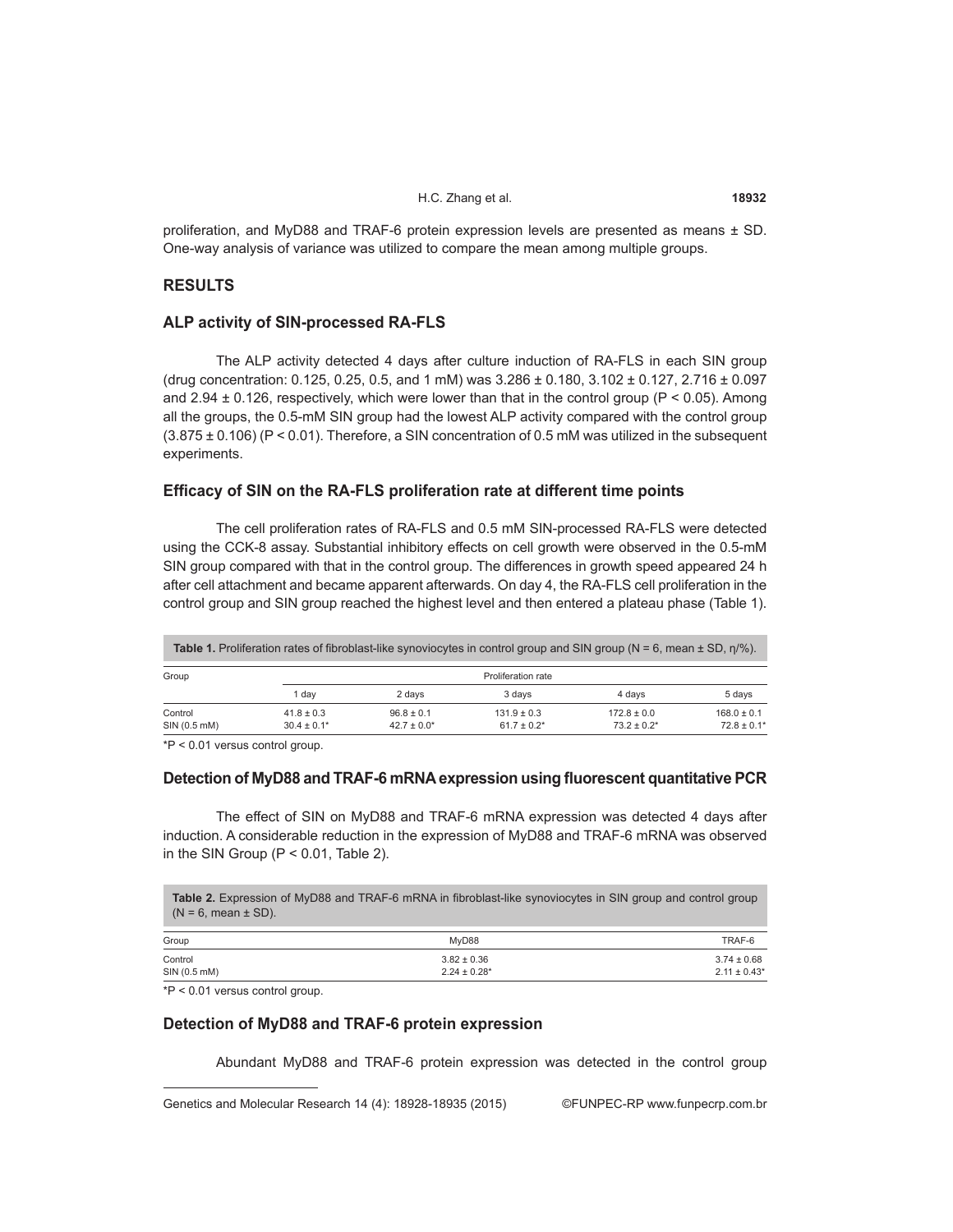using western blotting at four days after culture induction. However, MyD88 and TRAF-6 protein expression in the 0.5 mM SIN drug group decreased. According to the gray analysis, the MyD88 and TRAF-6 protein expression levels in the control group were notably higher than that in the 0.5 mM SIN group (P < 0.01, Table 3 and Figure 1).



**Figure 1.** Expression of MyD88 and TRAF-6 proteins of fibroblast-like synoviocytes in SIN and control groups. **A.** MyD88 protein. **B.** TRAF-6 protein. *Lane 1* = SIN group; *lane 2* = control group.

# **DISCUSSION**

RA is a systemic autoimmune disease characterized by symmetric arthritis, and it is the most prevalent of all autoimmune connective tissue diseases. In the course of its pathology, synovial cell proliferation, inflammatory reaction, and subsequent invasion of cartilage and bone tissue result in the destruction of the joints, which eventually leads to joint deformity, rigidity, and functional incapacitation (Feldmann et al., 1996; Szekanecz et al., 2009). Previous studies have revealed the involvement of a variety of inflammatory cytokines and inflammatory reactions. Recently, research has focused on the function of inflammatory factors and signal transduction pathways (Matsuno et al., 2002; Walker et al., 2006). In recent years, the TLR signal transduction pathway and autoimmune diseases have become popular research topics. MyD88 and TRAF6 are important adaptor proteins in the pathway. MyD88 functions mutually with IL-1R-related kinase (IRAK) and is involved in catalyzing the phosphorylation of IRAK. IRAK detached from MyD88 binds to TRAF6. Activated TRAF6 can stimulate NF-kB activation of the mitogen-activated protein kinase (MAPK) signal pathway, resulting in a variety of inflammatory factors transcription and secretion, thereby causing synovial inflammation as well as cartilage and bone destruction (Wesche et al., 1997; Loiarro et al., 2009). Studies have revealed the involvement of the TLR pathway in MyD88 gene defects, animal joint synovitis, and bone damage (Choe et al., 2003). Based on the close relationship between MyD88 and pro-inflammatory factor transcription in the TLR signal pathway,

Genetics and Molecular Research 14 (4): 18928-18935 (2015) ©FUNPEC-RP www.funpecrp.com.br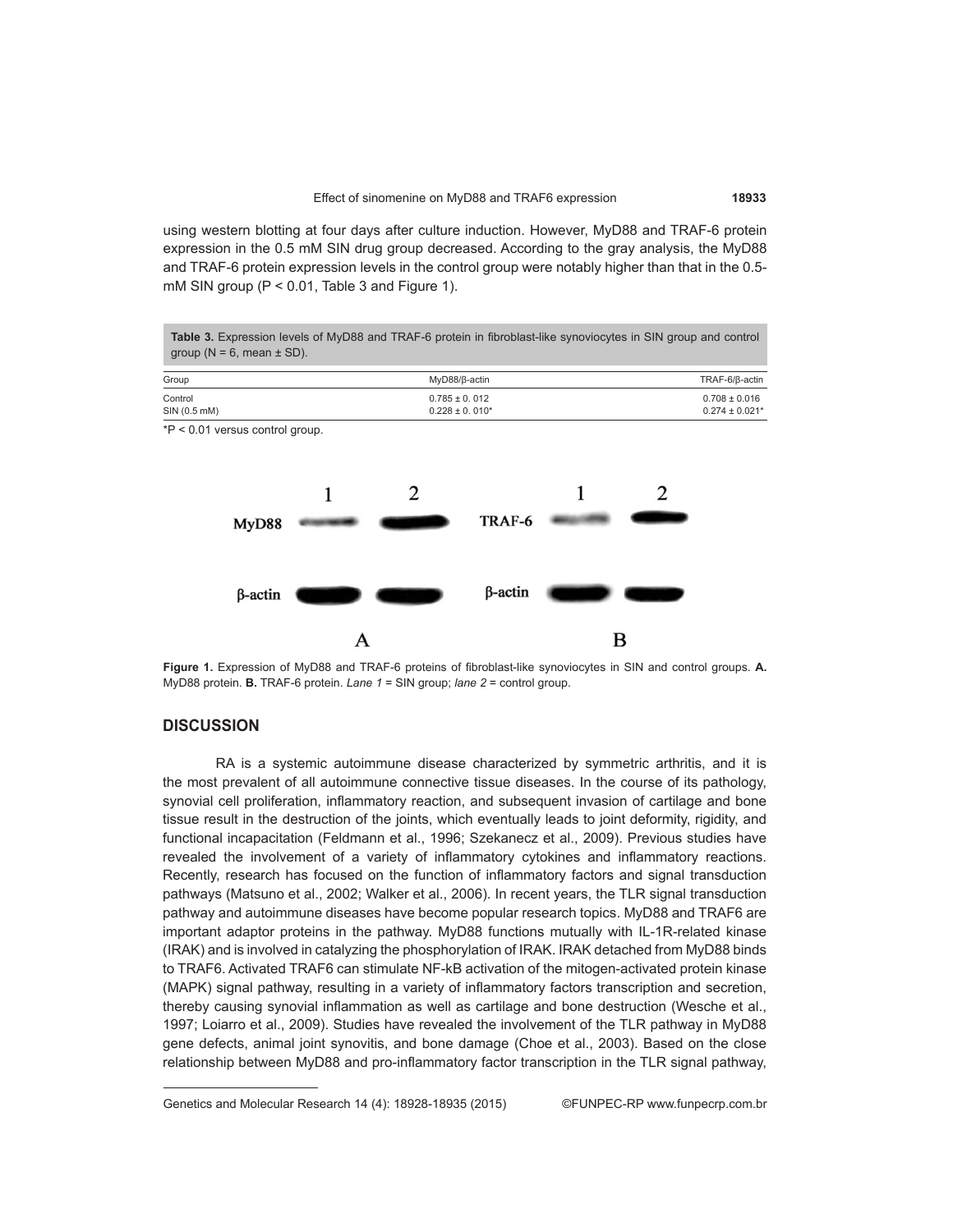#### H.C. Zhang et al. **18934**

MyD88 plays an important role in RA progression. In this signal transduction pathway, TRAF6 activation promotes the expression of inflammatory factors, resulting in the constant worsening of RA. For instance, TRAF6 deletions may result in TLR signal defects, inhibition of NF-kB activation, and a reduction in the production of inflammatory cytokines. SIN has many pharmacological effects including immune suppression, anti-inflammatory, and analgesic effects. On the cytokine level, SIN can inhibit the TNF-α synthesis of synovial lining macrophage-like cells, blocking the development of RA synovitis (Li et al., 2004). Sin also effectively inhibits the hyperplasia of synovial macrophage Type A cells and fibrous tissues in Type II collagen-induced arthritis rats and reduces the IL-6 mRNA expression of synovial cells (Wong et al., 2003). It down-regulates IL-1β and IL-8 mRNA expression in human peripheral blood mononuclear cells (Liu et al., 2002) and reduces IL-4 and IL-10 levels in serum and joint immersion liquid of rats with adjuvant-induced arthritis, thereby enhancing the anti-inflammatory effects of cytokines (Yang et al., 2006). In this study, RA-FLS cells were cultured with SIN to detect the gene and protein expression of intracellular MyD88 and TRAF6. The results showed that compared with the control group, MyD88 and TRAF6 gene and protein expression was significantly inhibited in RA-FLS cultured with 0.5 mm SIN. Hence, SIN could potentially delay articular cartilage and subchondral bone destruction and the subsequent joint deformity and stiffness caused by RA-FLS proliferation.

## **Conflicts of interest**

The authors declare no conflict of interest.

# **ACKNOWLEDGMENTS**

Research supported by the Jilin province development of science and technology plan projects funded by the science project (#20140414051GH and #20130727078YY).

# **REFERENCES**

Choe JY, Crain B, Wu SR and Corr M (2003). Interleukin 1 receptor dependence of serum transferred arthritis can be circumvented by toll-like receptor 4 signaling. *J. Exp. Med.* 197: 537-542.

Feldmann M, Brennan FM and Maini RN (1996). Rheumatoid arthritis. *Cell* 85: 307-310.

- Hoffmann JA, Kafatos FC, Janeway CA and Ezekowitz RA (1999). Phylogenetie perspectives in innate iminunity. *Science* 284: 1313-1318.
- Huang Y, Cai B, Xu M and Qiu Z, et al. (2012). Gene silencing of Toll-like receptor2 inhibits proliferation of human liver cancer cells and secretion of inflammatory cytokines. *PLoS One* 7: e38890.
- Kaisho T and Akira S (2006).Toll-like receptor function and signaling. *J. Allergy Clin. Immunol.* 117: 979-987.
- Loiarro M, Gallo G, Fantò N, De Santis R, et al. (2009). Identification of critical residues of the MyD88 death domain involved in the recruitment of downstream kinases. *J. Biol. Chem.* 284: 28093-28103.
- Li XJ, Wang PX, Liu L and Wang W, et al. (2004). Anti-inflammatory and antirheumatic mechanism of sinomenine. *J. Guangzhou Univ. Trad. Chin. Med.* 21: 34-36.
- Liu L, Li XJ, Wang PX, Wang WJ, et al. (2002). Effects of sinomenine on IL-1β, IL-8 gene expression of hmnan peripheral blood. *Chin. J. Immunol*. 18: 241-244.
- Matsuno H, Yudoh K, Katayama R, Nakazawa F, et al. (2002). The role of TNF-alpha in the pathogenesis of inflammation and joint destruction in rheumatoid arthritis (RA): a study using a human RA/SCID mouse chimera. *Rheumatology* 41: 329-337.
- Potter C, Eyre S, Cope A, Worthington J, et al. (2007) Investigation of association between the TRAF family genes and RA susceptibility. *Ann. Rheum. Dis.* 66: 1322-1326.

Sandoo A, Veldhuijzen van Zanten JJ, Metsios GS, Carroll D, et al. (2011). Vascular function and morphology in rheumatoid

Genetics and Molecular Research 14 (4): 18928-18935 (2015) ©FUNPEC-RP www.funpecrp.com.br